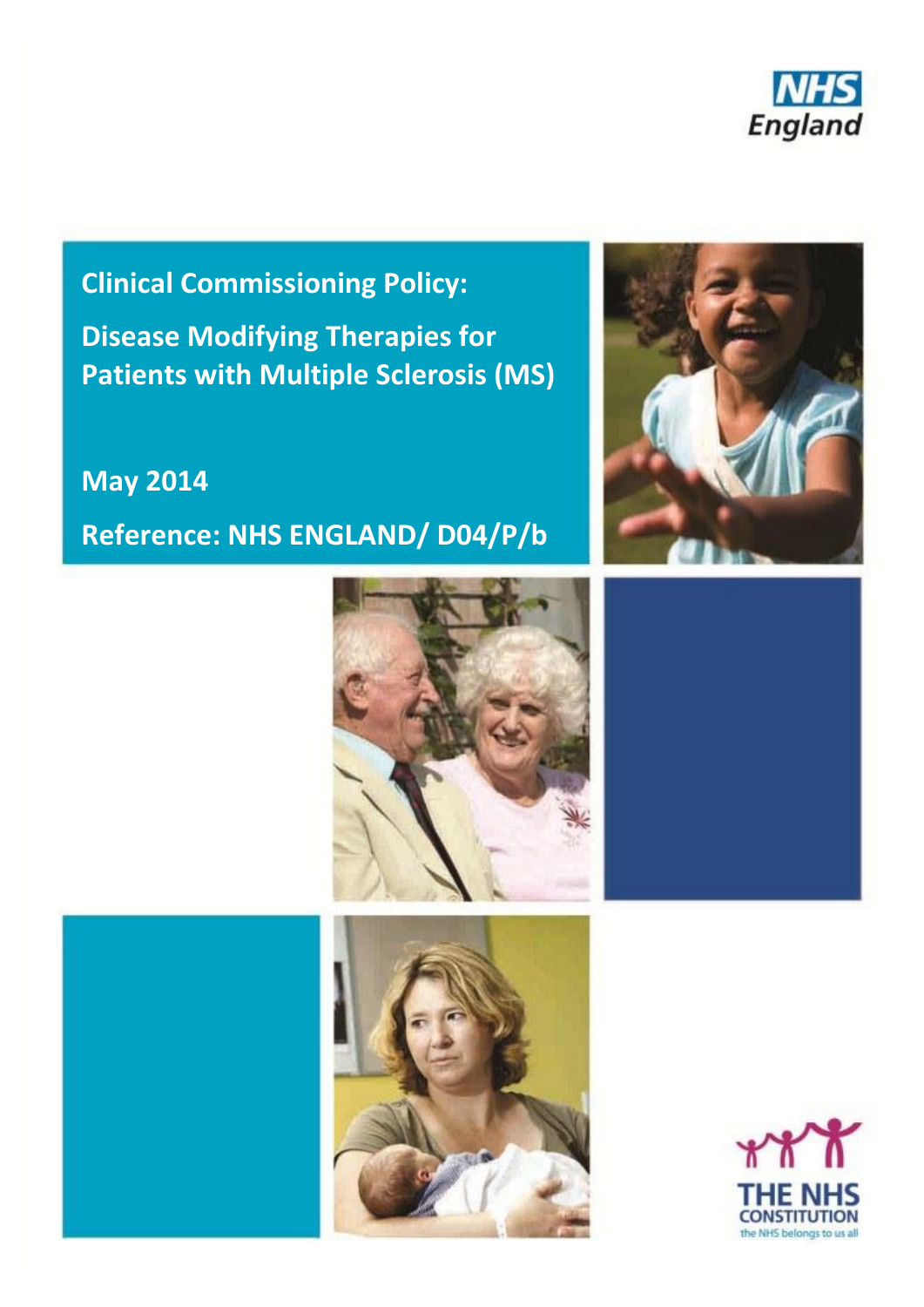**NHS England** 

# **Clinical Commissioning Policy: Disease Modifying Therapies for Patients with Multiple Sclerosis (MS)**

First published: April 2013 this revision May 2014

**Prepared by NHS England Clinical Reference Group for Neurosciences**

First published April 2013 this revision May 2014

Published by NHS England, in electronic format only.

NHS England/D04/P/b Publications Gateway Reference 01719 Disease Modifying Therapie for MS Policy – Neurosciences CRG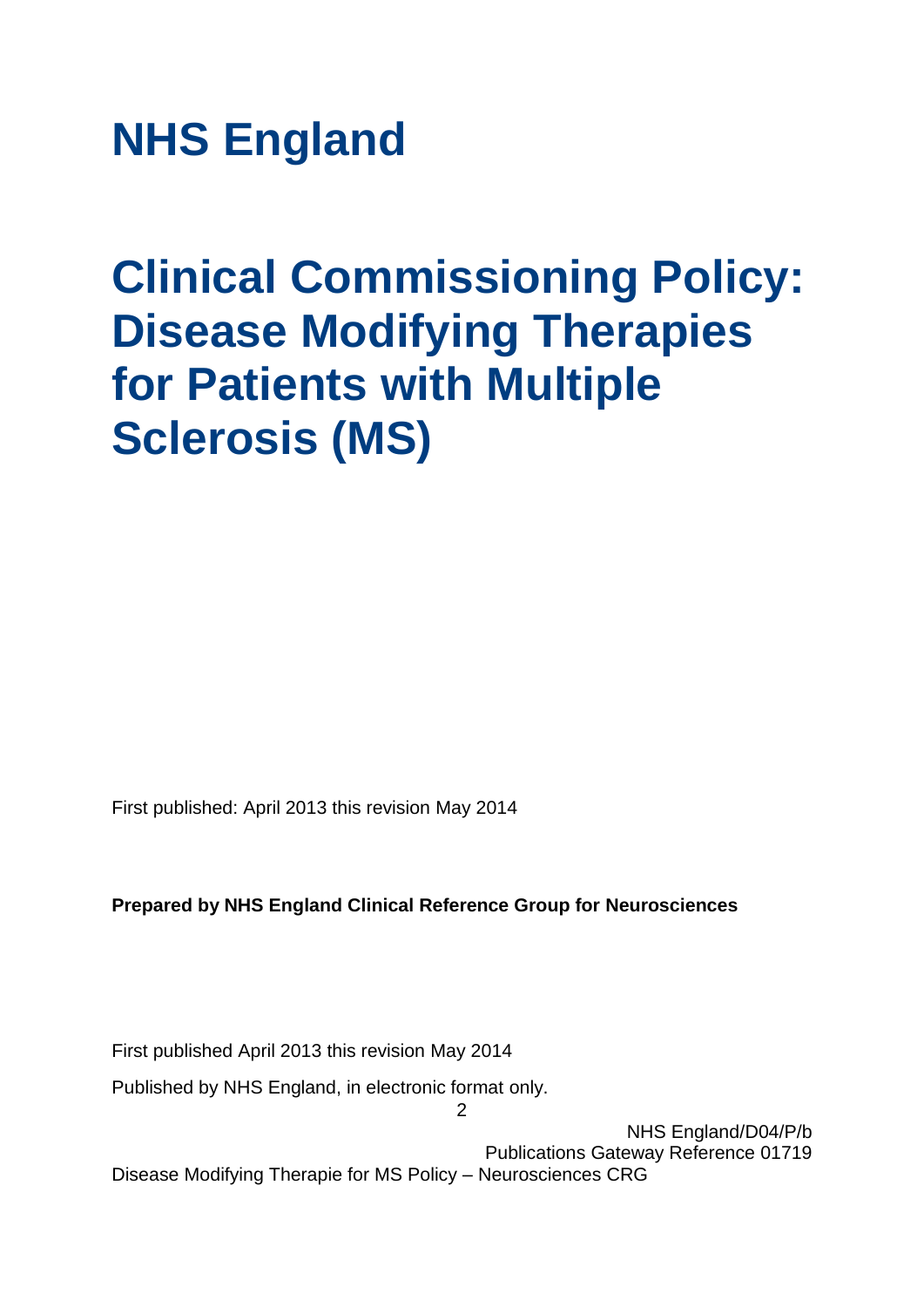#### **NHS England INFORMATION READER BOX**

| <b>Directorate</b> |                 |                                  |
|--------------------|-----------------|----------------------------------|
| <b>Medical</b>     | Operations      | Patients and Information         |
| Nursing            | Policy          | <b>Commissioning Development</b> |
| Finance            | Human Resources |                                  |

| <b>Publications Gateway Reference:</b>       | 01719                                                                                                                                                                                                                                                               |  |  |
|----------------------------------------------|---------------------------------------------------------------------------------------------------------------------------------------------------------------------------------------------------------------------------------------------------------------------|--|--|
| <b>Document Purpose</b>                      | Guidance                                                                                                                                                                                                                                                            |  |  |
| <b>Document Name</b>                         | Clinical Commissioning Policy: Disease Modifying Therapies for<br>Patients with Multiple Sclerosis                                                                                                                                                                  |  |  |
| Author                                       | <b>NHS England</b>                                                                                                                                                                                                                                                  |  |  |
| <b>Publication Date</b>                      | 16 June 2014                                                                                                                                                                                                                                                        |  |  |
| <b>Target Audience</b>                       | Foundation Trust CEs, Medical Directors, Directors of PH, NHS<br>England Regional Directors, NHS England Area Directors, NHS Trust<br>Board Chairs, Directors of Finance, Communications Leads, NHS Trust<br>CEs                                                    |  |  |
| <b>Additional Circulation</b><br>List        | CCG Clinical Leads, CCG Accountable Officers, CSU Managing<br>Directors, GPs                                                                                                                                                                                        |  |  |
| <b>Description</b>                           | NHS England will commission disease modifying therapies for patients<br>with multiple sclerosis in accordance with the criteria outlined in this<br>document. This policy outlines the arrangements for funding of this<br>treatment for the population in England. |  |  |
| <b>Cross Reference</b>                       |                                                                                                                                                                                                                                                                     |  |  |
| <b>Superseded Docs</b><br>(if applicable)    |                                                                                                                                                                                                                                                                     |  |  |
| <b>Action Required</b>                       |                                                                                                                                                                                                                                                                     |  |  |
| <b>Timing / Deadlines</b><br>(if applicable) |                                                                                                                                                                                                                                                                     |  |  |
| <b>Contact Details for</b>                   | <b>Specialised Services Team</b>                                                                                                                                                                                                                                    |  |  |
| further information                          | <b>NHS England</b>                                                                                                                                                                                                                                                  |  |  |
|                                              | Floor 5                                                                                                                                                                                                                                                             |  |  |
|                                              | <b>Skipton House</b>                                                                                                                                                                                                                                                |  |  |
| <b>Document Status</b>                       | This is a controlled decument. Whilet this decument moy be printed, the electronic version posted on                                                                                                                                                                |  |  |

This is a controlled document. Whilst this document may be printed, the electronic version posted on the intranet is the controlled copy. Any printed copies of this document are not controlled. As a controlled document, this document should not be saved onto local or network drives but should always be accessed from the intranet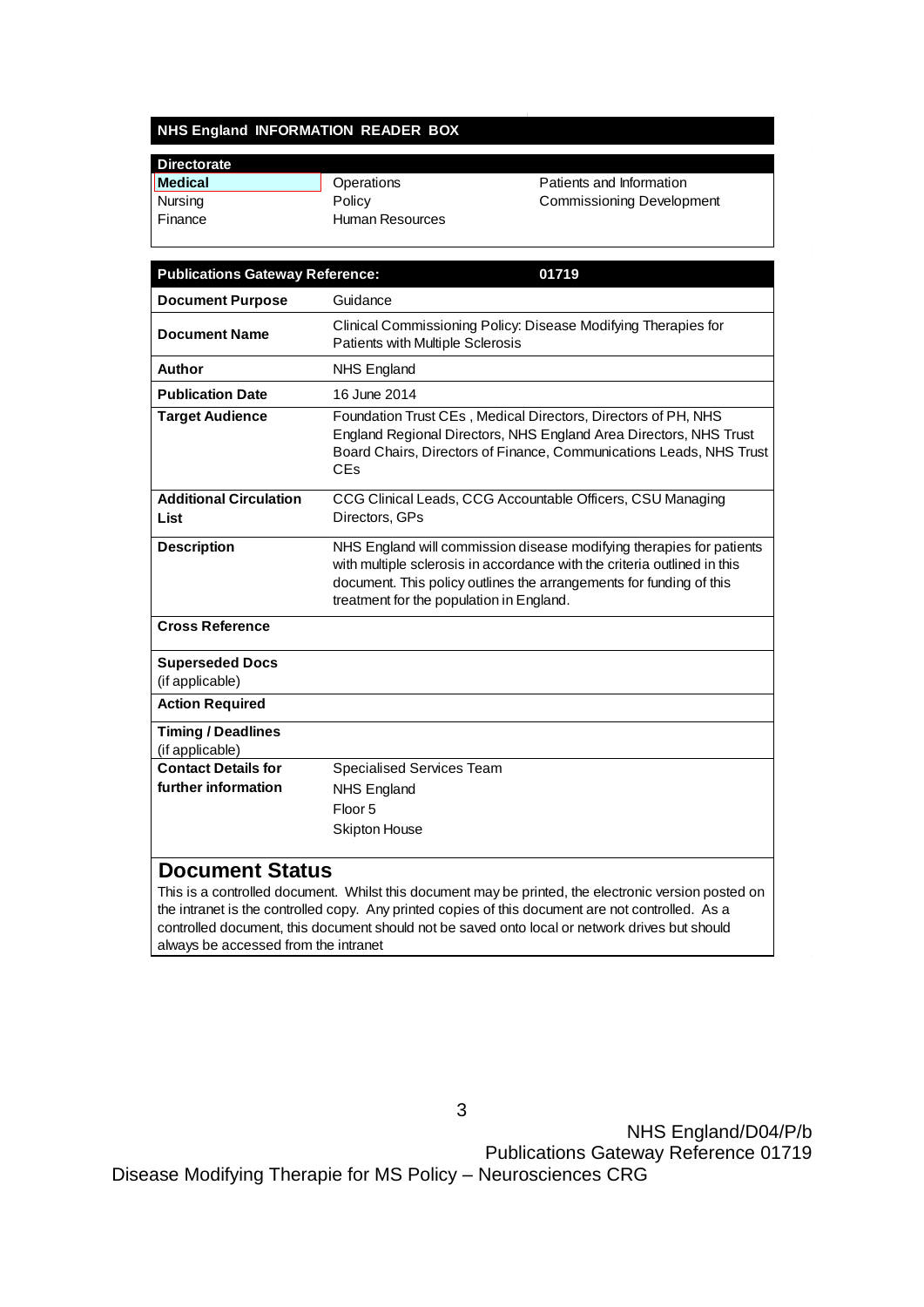# **Contents**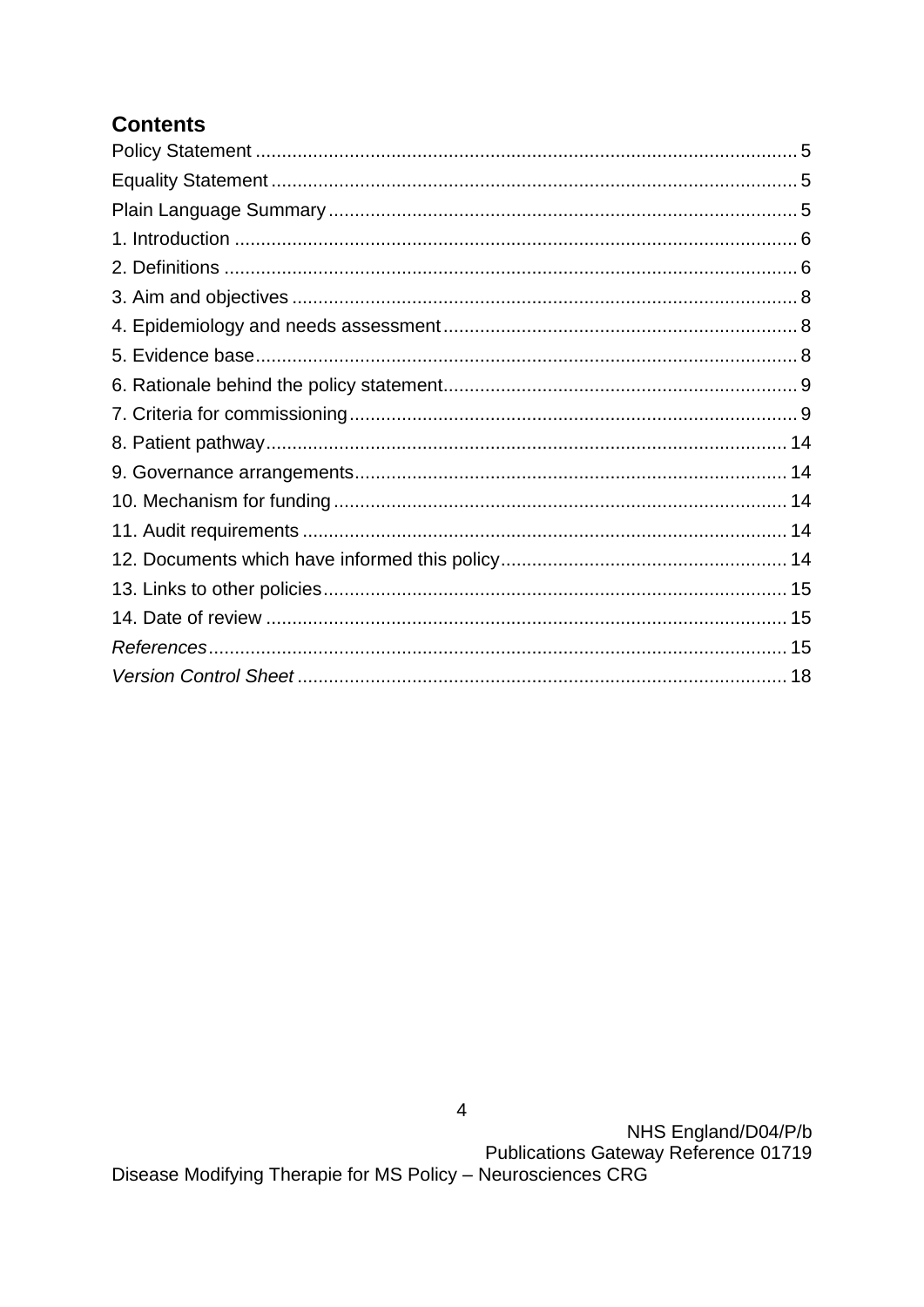#### <span id="page-4-0"></span>**Policy Statement**

NHS England will commission MS treatments in accordance with the criteria outlined in this document.

In creating this policy NHS England has reviewed this clinical condition and the options for its treatment. It has considered the place of this treatment in current clinical practice, whether scientific research has shown the treatment to be of benefit to patients, (including how any benefit is balanced against possible risks) and whether its use represents the best use of NHS resources.

This policy document outlines the arrangements for funding of this treatment for the population in England.

# <span id="page-4-1"></span>**Equality Statement**

Throughout the production of this document, due regard has been given to eliminate discrimination, harassment and victimisation, to advance equality of opportunity, and to foster good relations between people who share a relevant protected characteristic (as cited in under the Equality Act 2010) and those who do not share it.

#### <span id="page-4-2"></span>**Plain Language Summary**

Multiple Sclerosis (MS) is a condition of the central nervous system. In MS the coating around nerve fibres (myelin) is damaged causing a range of symptoms. Approximately 100,000 people in the UK have MS with most people diagnosed between 20-40.

This policy provides guidance on the use of disease modifying therapies for patients with MS. In particular, it identifies starting and stopping criteria for the use of these drugs and clarifies the definitions of the terms used to describe different presentations of MS.

This policy provides definitions to be adopted across England which will allow beta interferon, glatiramer acetate, natalizumab and fingolimod to be commissioned without the need for prior approval.

Information on the outcome of treatments for these patients will be collected and considered when this policy is reviewed**.**

NHS England/D04/P/b Publications Gateway Reference 01719 Disease Modifying Therapie for MS Policy – Neurosciences CRG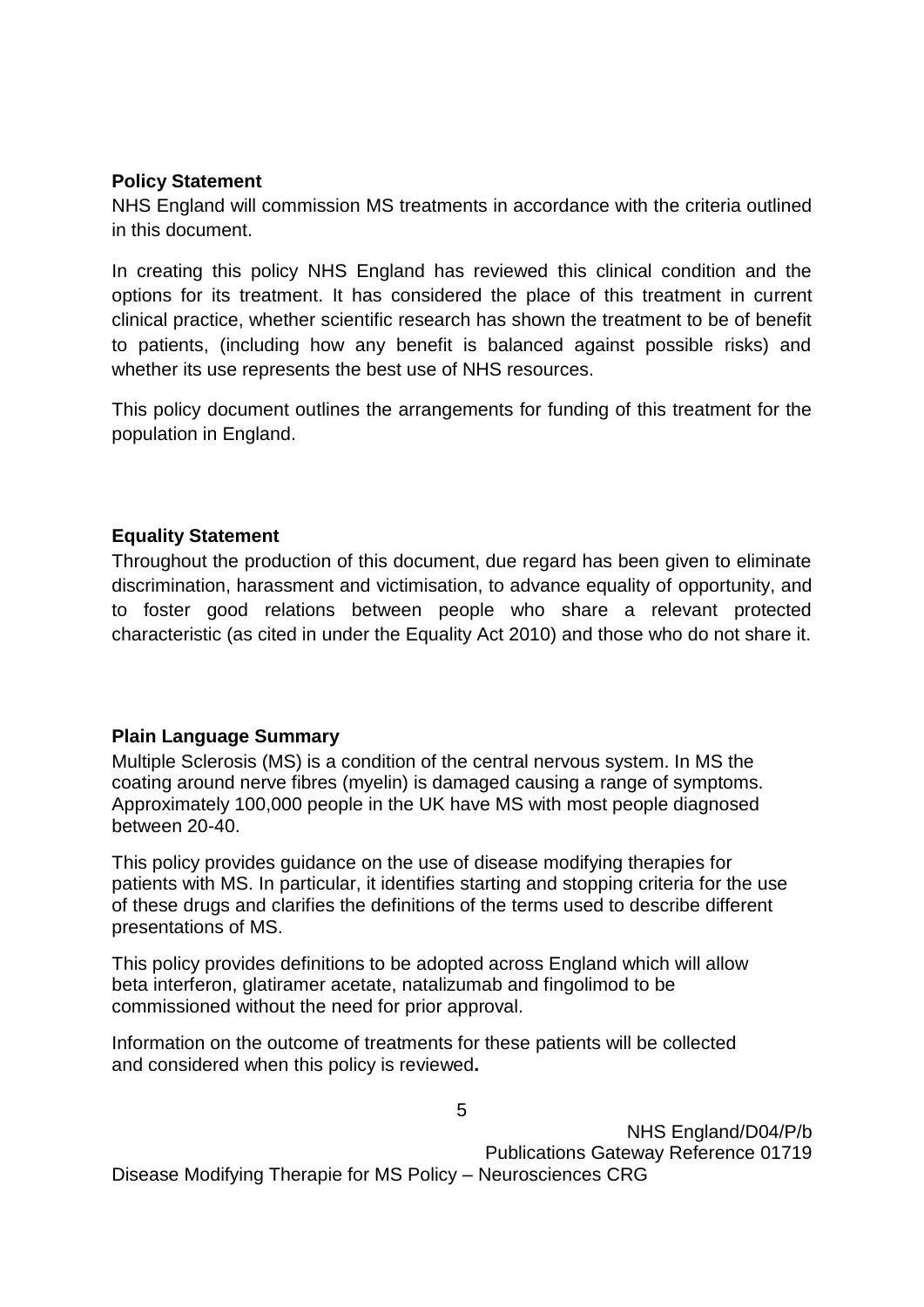# <span id="page-5-0"></span>**1. Introduction**

# **Beta-Interferon and Glatiramer Acetate**

The National Institute for Health and Clinical Excellence (NICE) produced guidance (NICE Technology Appraisal 32) $<sup>4</sup>$  for the use of beta interferon and glatiramer</sup> acetate which did not recommend them, because although the guidance stated that they work, there remains uncertainty about which patients benefit from these medicines and to what extent. The Department of Health (DH) produced a risk sharing scheme recommending these treatments, and helping ensure that they be made cost effective for the NHS to commission. (DH Health Service Circular HSC  $2002/004$ <sup>2</sup>. The treatments outlined within this policy for the use of beta interferon and glatiramer acetate follow the recommendations of the HSC (2002/004) circular, which also outlines criteria for the commencement and stopping of disease modifying therapies (beta interferon and glatiramer acetate) for MS.

# **Natalizumab**

Commencement and stopping criteria for natalizumab were added following the publication of NICE Technology Appraisal Guidance 127; Natalizumab for the treatment of adults with highly active relapsing  $-$  remitting MS.<sup>5</sup> This is recommended as a treatment option only for rapidly-evolving severe (RES) relapsing remitting MS.

# **Fingolimod**

"NICE Technology Appraisal 254 was published in April 2012: *Fingolimod for the treatment of highly active relapsing-remitting MS*<sup>6</sup> . Fingolimod is recommended as an option for the treatment of highly active relapsing–remitting MS in adults already receiving beta-interferon. In addition, fingolimod is also recommended for patients who fail glatiramer acetate therapy. Furthermore, fingolimod is also recommended as an alternative to natalizumab for those patients receiving natalizumab who are at high risk of developing progressive multifocal leukoencephalopathy (PML). Data supporting switching to fingolimod from glatiramer acetate and natalizumab was not provided in the manufacturer's submission to NICE, but is based on data that has been acquired subsequent to the NICE approval.

This policy applies to all patients whose responsible commissioner is within the remit of NHS England. Definitions and indications for use of disease modifying drugs in this document are based on the HSC 2002/2004, the Association of British Neurologists (ABN) guidance documents and the Multiple Sclerosis Trust guide 'MS explained<sup>'1,2,3</sup>.

# <span id="page-5-1"></span>**2. Definitions**

# **Relapse**

A relapse is defined as the onset of new symptoms or the worsening of pre-existing

NHS England/D04/P/b Publications Gateway Reference 01719 Disease Modifying Therapie for MS Policy – Neurosciences CRG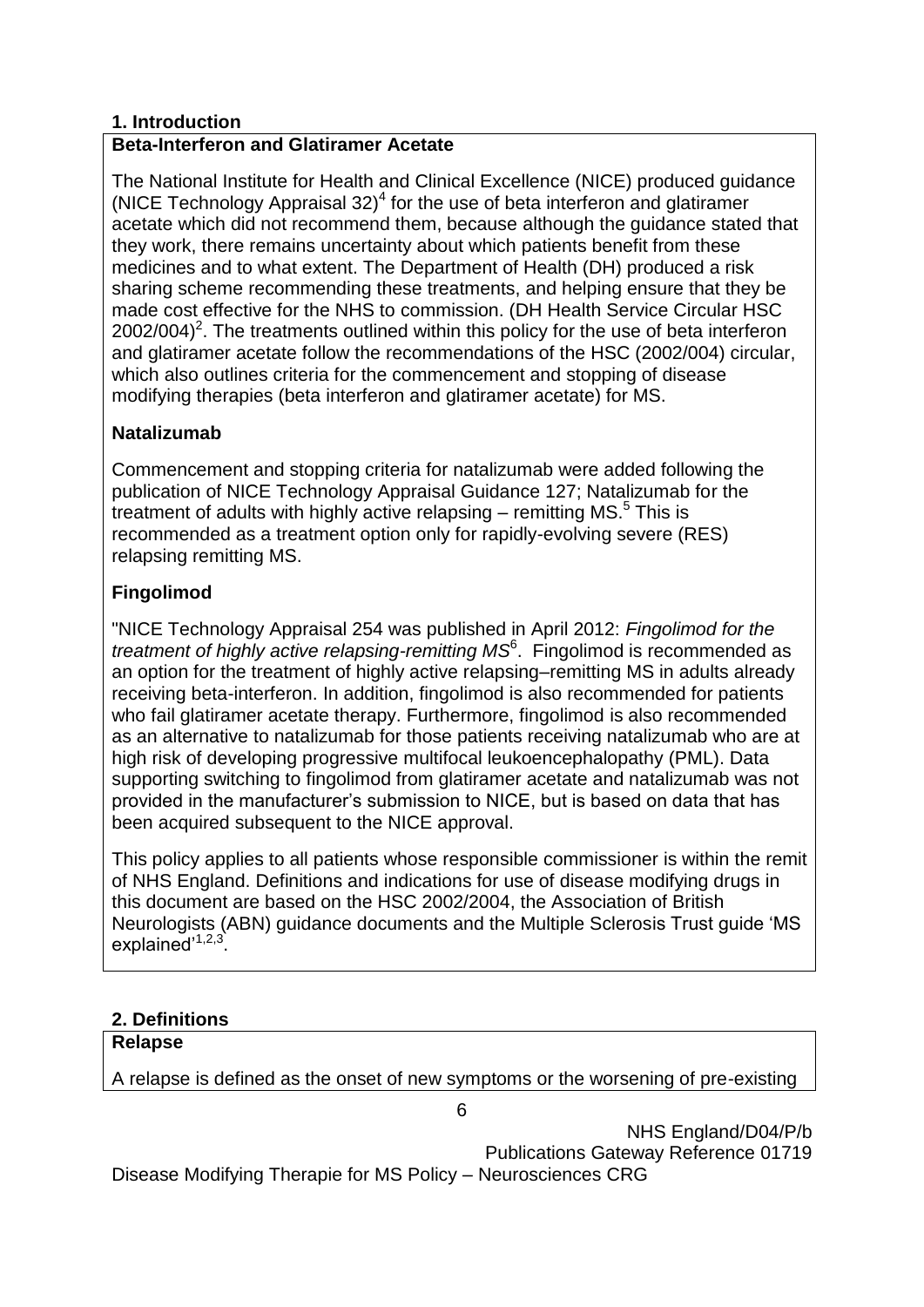symptoms attributable to demyelinating disease lasting for more than 24 hours and preceded by improving or stable neurological status for at least 30 days from the onset of the previous relapse in the absence of infection, fever or significant metabolic disturbance.<sup>1</sup>

# **Clinically Significant Relapse**

All relapses are clinically significant, but in usual practice relapses contributing to the eligibility for Disease Modifying Therapies are:

- Any motor relapse
- Any brainstem relapse
- A sensory relapse if it leads to functional impairment
- Relapse leading to sphincter dysfunction
- Optic neuritis
- Intrusive pain lasting more than 48 hours.

#### **Disabling Relapse**

A disabling relapse is defined as any relapse which fulfills one or more of the following criteria:

- Affects the patient's ability to work
- Affects the patient's activities of daily living as assessed by an appropriate method
- Affects motor or sensory function sufficiently to impair the capacity or reserve to care for themselves or others as assessed by an appropriate method
- Needs treatment/hospital admission. 1

#### **Relapsing remitting MS**

Patients with a diagnosis of active MS with relapsing onset; active disease is defined by two clinically significant relapses in the previous two years.

#### **Aggressive MS**.

Patients with relapsing and remitting MS that is considered to be rapidly evolving and likely to prove severe in due course. 1

# **Secondary progressive MS***.*

Following a period of relapsing-remitting MS, the frequency of relapses is

decreased and disability increased. 3 Disease modifying treatments are only recommended in relapsing secondary progressive MS when relapses are the 1

predominant cause of increasing disability.

# **Primary progressive MS**

7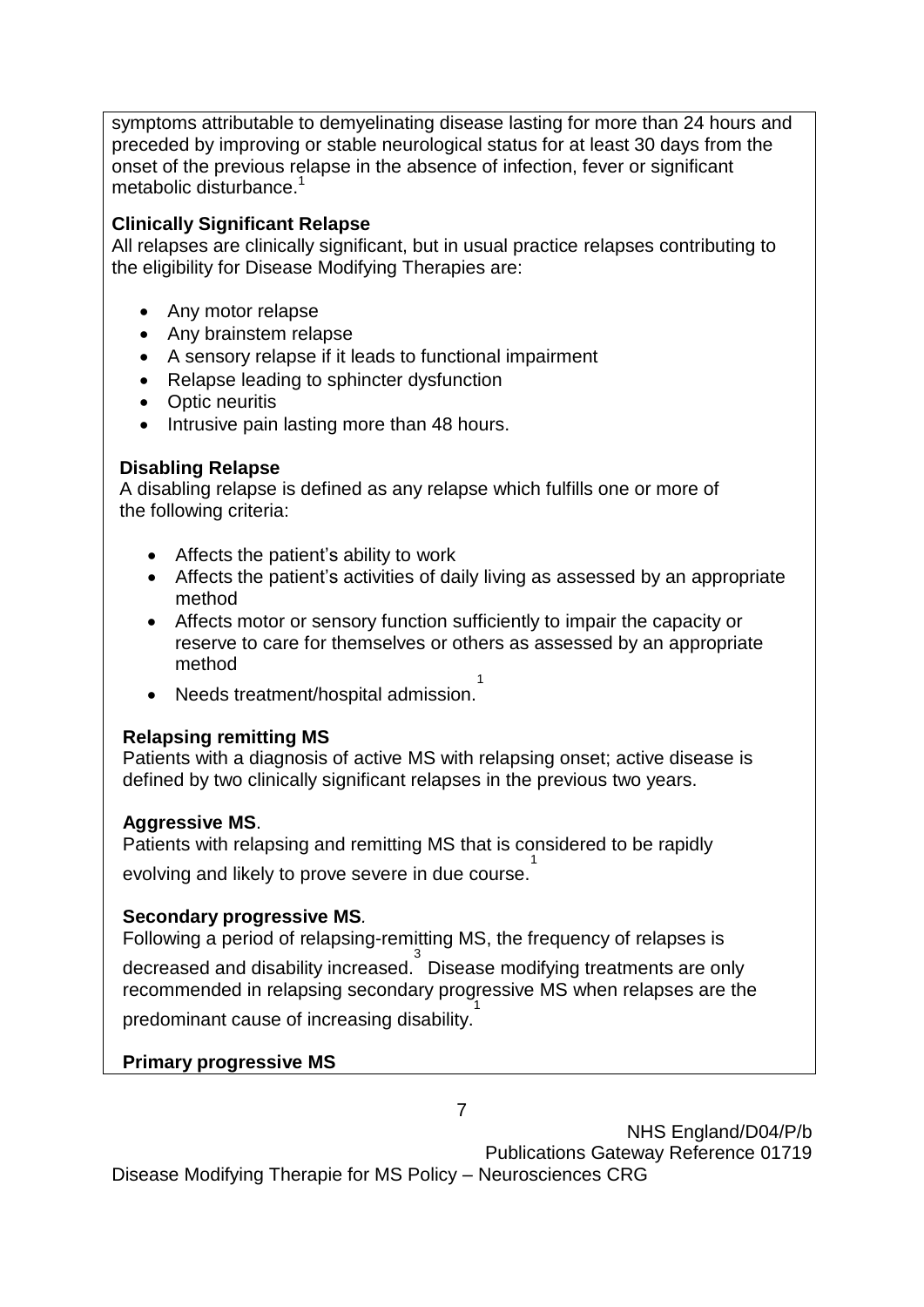Disability increases from the outset, usually with the absence of distinct relapses. 3 No disease modifying treatment is indicated. 1

#### **Highly active disease**

TA254, defines highly active disease as that in patients with an unchanged or increased relapse rate or ongoing severe relapses compared with the previous

year despite treatment with beta interferon. 6

# <span id="page-7-0"></span>**3. Aim and objectives**

#### **This policy aims to:**

Provide guidance on the use of disease modifying therapies (beta interferon and glatiramer acetate), fingolimod and natilizumab for patients with MS.

# **The objectives are:**

To identify commencement and stopping criteria for the use of these drugs and to clarify the definitions of the terms used to describe different presentations of MS.

In addition, since NICE issued TA127 (natalizumab) and TA254 (fingolimod) as disease modifying therapies, commencement and stopping criteria for natalizumab and fingolimod in highly active disease have been included in this policy.

# <span id="page-7-1"></span>**4. Epidemiology and needs assessment**

<span id="page-7-2"></span>See NICE TA32, NICE TA127 and NICE TA254

# **5. Evidence base**

See NICE TA32<sup>4</sup>, NICE TA127 and NICE TA254 for evidence relating to NICE approved indications and use of beta interferon and glatiramer acetate.

# **Glatiramer acetate to fingolimod switching**

In the absence of the head-to-head data between fingolimod and the other treatments, Roskell and colleagues performed a meta-analysis technique using methods to allow an indirect treatment comparisons and found that the relative annualised relapse rate (ARR) glatiramer acetate compared to Fingolimod was 1.43 (95%CI 1.16-1.77) $8$ . This finding has recently been replicated using real-world comparative effectiveness study using MSBase<sup>9</sup> and the FIRST study, which was a fingolimod cardiac safety study<sup>10</sup>. In a post-hoc analysis from the pivotal phase 3 FREEDOMS trials it is clear that patients who had received glatiramer acetate prior to initiating fingolimod did as well as subjects who had previously received interferon-beta or were naïve to treatment (data onfile, Novartis)<sup>11</sup>.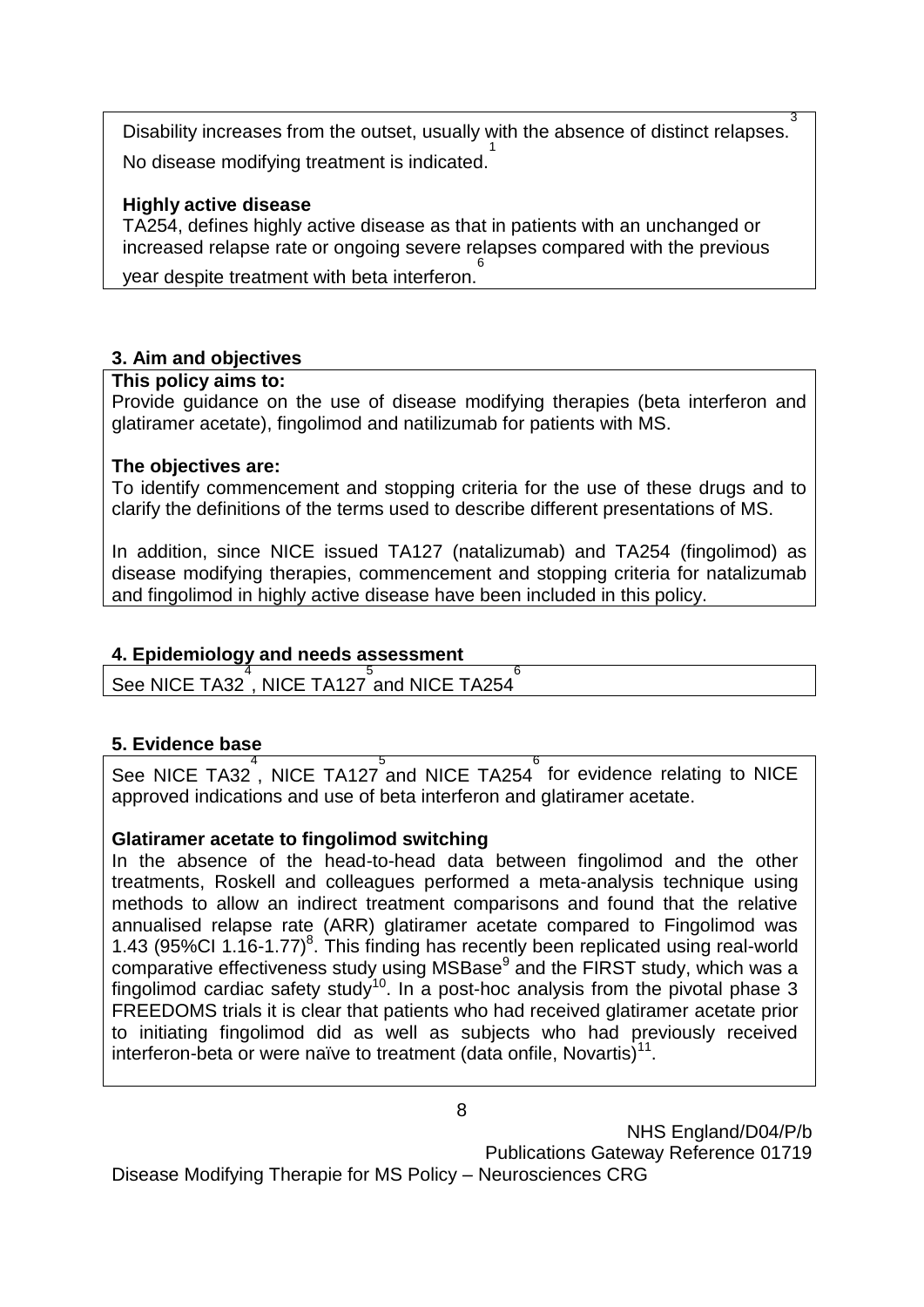#### **Natalizumab to fingolimod switching**

At present there is no head-to-head data between fingolimod and natalizumab<sup>12</sup>. Jokubaitis and colleagues, using real-world data in the MSBase register have analysed 89 patients who switched from natalizumab to fingolimod and were followed-up for a median 10 months. There was a small increase in relapse rate on fingolimod (ARR 0.38) relative to natalizumab (ARR0.26; p=0.002) $12$ . However, there was no evidence of rebound (pre-natalizumab ARR  $1.54$ <sup>12</sup>. In a large fingolimod cardiac safety study 253 patients with MS were switched to fingolimod; 134 had stopped natalizumab more than 6 months before and 119 between 3 and 6 months earlier<sup>10</sup>. It is clear that on stopping natalizumab there is rebound disease activity on stopping natalizumab, but these patients respond to treatment with a reduction in the number of relapses over the next 4 months $^{10}$ .

Internationally, fingolimod has now become the drug of choice for patient MS on natalizumab who are JCV seropositive and are at high-risk of developing PML. There is a risk of carry-over PML when switching from natalizumab to fingolimod therefore neurologists have implemented various protocols with variable washout periods. The assumption is that by allowing CNS immune reconstitution to occur, post-natalizumab, this would limit the risks of PML occurring on fingolimod. It has also become clear that a prolonged natalizumab washout is associated with rebound disease activity<sup>13,14,15,16</sup>.

# <span id="page-8-0"></span>**6. Rationale behind the policy statement**

This policy provides definitions to be adopted across England which will allow beta interferon, glatiramer acetate, natalizumab and fingolimod to be commissioned without the need for prior approval.

# <span id="page-8-1"></span>**7. Criteria for commissioning**

The following criteria must be used in conjunction with the definitions in section 2. It is important that the frequency and severity of relapses both in pre and post treatment phases are accurately and consistently recorded so as to ensure meaningful audit. The starting and stopping criteria for the use of beta interferon and glatiramer acetate are based upon the criteria outlined in the Association of British Neurologists (ABN) Guidelines, which can be found in Appendix IV of the DH HSC 2002/04.

# **A Beta interferon for relapsing remitting disease**

# **A.1 Starting Criteria**

All of the following criteria must be met. The patient:

- has had at least 2 clinically significant relapses in previous 2 years\*
- is able to walk 10m or more\*\*
- is not pregnant or attempting conception

9

NHS England/D04/P/b

Publications Gateway Reference 01719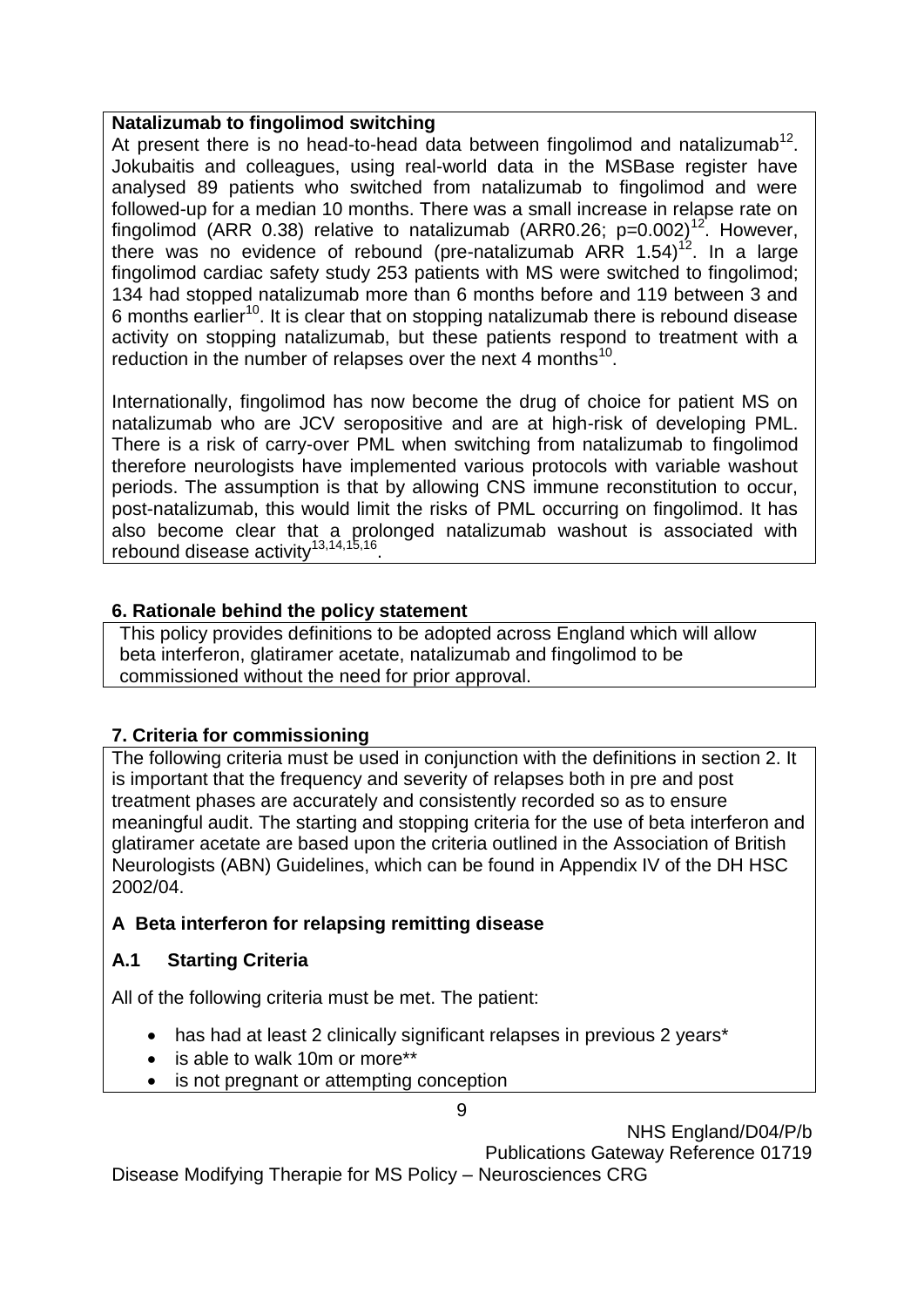- is aged over 18 years
- has no contra-indications

\* Neurologists may, in certain other circumstances where the evidence for efficacy is less secure, also consider advising treatment after discussion with the patient concerning the risks and benefits. For example;

(i) Patients within 12 months of a clinically significant clinically isolated syndrome when MRI evidence predicts a high likelihood of recurrent episodes (i.e. development of MS).

(ii) patients with only a single major relapse in the preceding two years, but combined with MRI evidence of continuing disease activity (i.e. meet the revised McDonald criteria for MS)

(iii) individuals aged less than 18 with relapsing remitting MS

\*\* For patients who can walk between 10 and 99 m (aided or unaided, EDSS 6.0 to 6.5), treatment with DMTs is permitted bur recommended less strongly than for patients able to walk more than 100m unaided (EDSS 5.5 or less).

# **A.2 Stopping Criteria**

Treatment should be stopped if one or more of the following criteria are met:

- No reduction in frequency or severity of relapses compared with pretreatment phase following a minimum 6 month period of beta interferon treatment, unless the frequency and/or severity of relapses necessitates an earlier change of therapy (e.g. natalizumab)
- Intolerable adverse effects of the drug
- The patient is pregnant, breast feeding or attempting conception
- Development of inability to walk, persistent for more than 6 months, unless unable to walk for reasons other than MS.
- Confirmed secondary progressive disease with an observable increase in disability over a 6 month period (see beta interferon secondary progressive criteria for definitions)
- Stopping criteria should be made known to patients and agreed before treatment is begun.

# **B Beta interferon for secondary progressive disease**

# **B.1 Starting Criteria**

All of the following criteria must be met. The patient:

has had at least two *disabling relapses* in two years

10

NHS England/D04/P/b Publications Gateway Reference 01719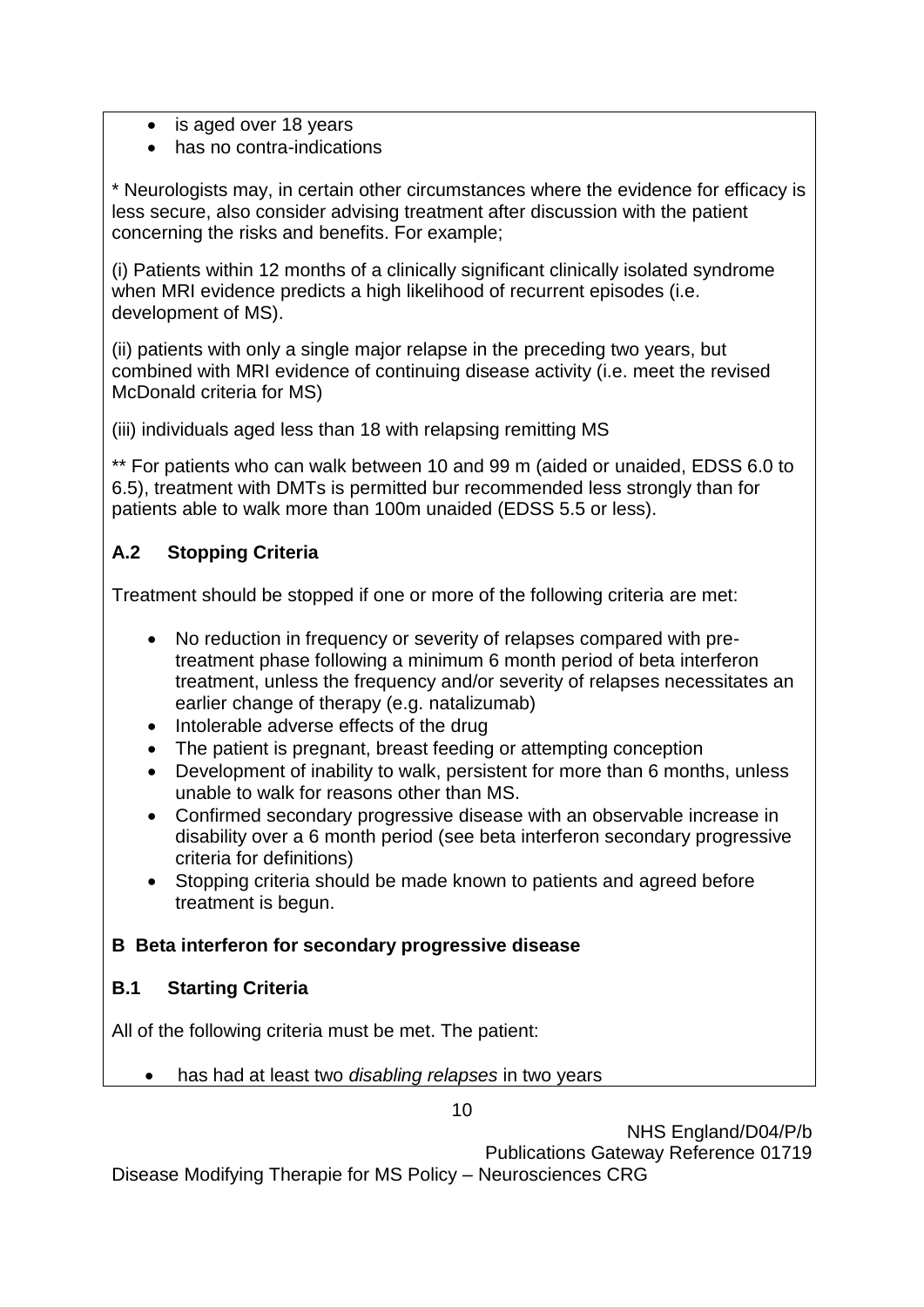- is able to walk 10m or more
- has had minimal increase in disability due to gradual progression over the past 2 years
- has had disease progression by less than 2 EDSS point over last year (other than relapse-related), where the data have been recorded
- is not pregnant or attempting conception
- is aged over 18 years
- has no contra-indications

# **B.2 Stopping Criteria**

One or more of the following criteria are met:

- No reduction in frequency or severity of relapses compared with pretreatment phase following a minimum 6 month period of beta interferon treatment
- Intolerable adverse effects of the drug
- The patient is pregnant, breast feeding or attempting conception
- Development of inability to walk, persistent for more than 6 months, unless unable to walk for reasons other than MS.
- Stopping criteria should be made known to patients and agreed before treatment is begun.

# **C Glatiramer acetate for relapsing remitting disease**

# **C.1 Starting Criteria**

All of the following criteria must be met. The patient:

- has had at least 2 *clinically significant relapses* in previous 2 years
- is able to walk 100m or more without assistance\*
- is not pregnant or attempting conception
- is aged over 18 years
- has no contra-indications

\*without assistance means that the patient is free standing and does not require walking aids.

# **C.2 Stopping Criteria**

One or more of the following criteria are met:

- No reduction in frequency or severity of relapses compared with pretreatment phase following a minimum 6 month period of glatiramer acetate
- Intolerable adverse effects of the drug
- The patient is pregnant, breast feeding or attempting conception
- Development of inability to walk, persistent for more than 6 months, unless

11

NHS England/D04/P/b

Publications Gateway Reference 01719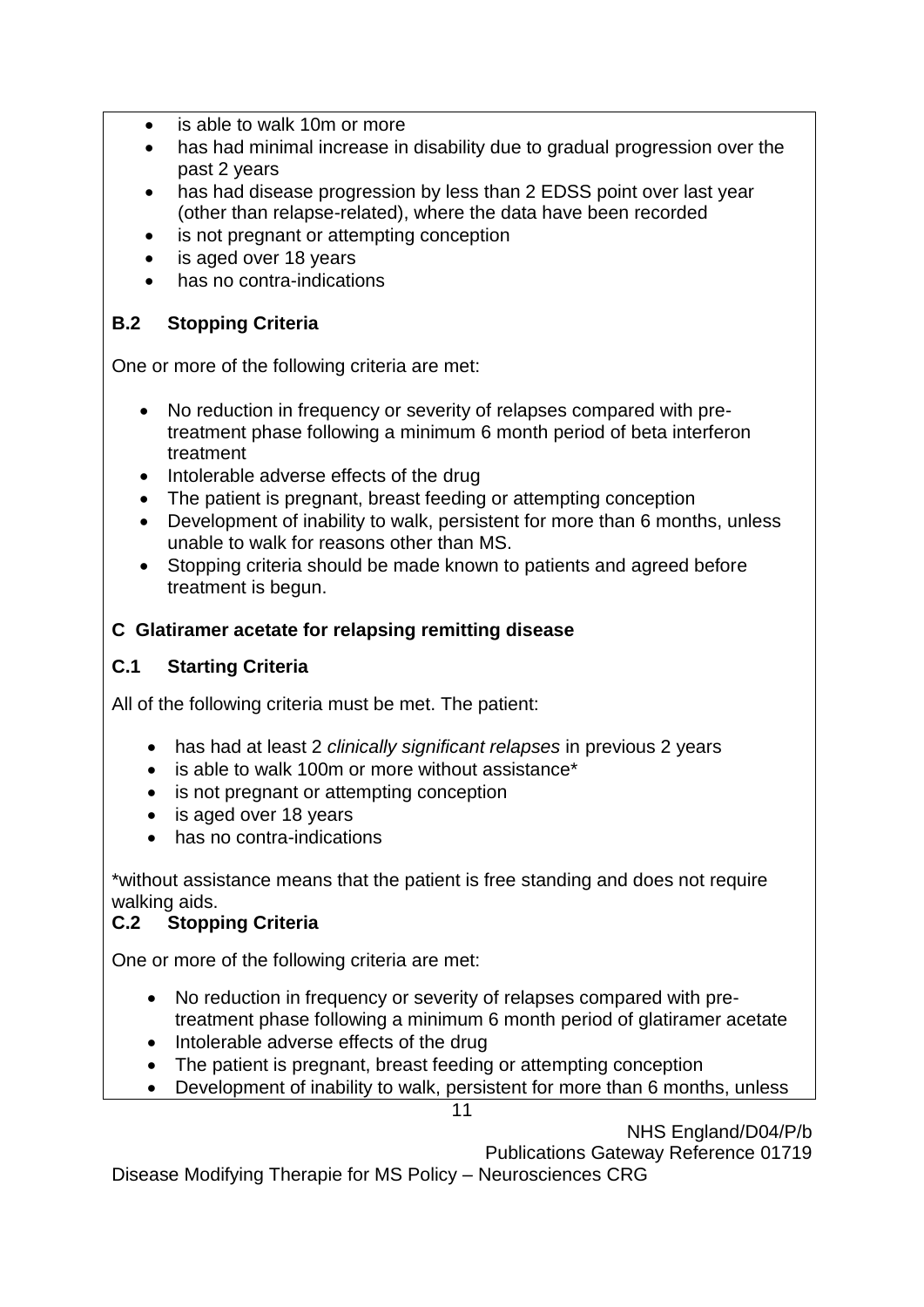unable to walk for reasons other than MS.

 Confirmed secondary progressive disease with an observable increase in disability over a 6 month period

Stopping criteria should be made known to patients and agreed before treatment is begun.

# **D Glatiramer acetate for secondary progressive disease**

Clinical efficacy of Glatiramer Acetate has been limited to reducing relapse rate but not preventing increase in disability. Glatiramer Acetate will not be routinely commissioned for patients with secondary progressive disease.

# **E Natalizumab for rapidly evolving severe (RES) relapsing-remitting MS**

# **E.1 Starting Criteria**

All of the following criteria\* must be met. The patient:

- has had two or more disabling relapses in the past year
- has one or more gadolinium-enhancing lesions on MRI or increase in T2 lesion load compared with previous MRI *unless* comparator MRI is unavailable or assessment of gadolinium-enhancement is unreliable as the patient is treated with steroids at around the time of scan.
- has had no previous disease modifying therapy OR is receiving treatment with beta interferon and does not meet the agreed stopping criteria.

\*As per NICE Technology Appraisal Guidance 127 patients with high disease activity taking beta interferon or glatiramer acetate but do not fulfil the RES criteria will not be routinely funded for natalizumab.

# **E.2 Stopping Criteria**

One or more of the following criteria are met:

- No reduction in frequency or severity of relapses compared with pretreatment phase following a minimum 3 month period of natalizumab treatment
- Unacceptable adverse effects of the drug
- The patient is pregnant, breast feeding or attempting conception
- Development of secondary progressive disease causing inability to walk for more than 6 months

Stopping criteria should be made known to patients and agreed before treatment is begun.

# **F Fingolimod for highly active relapsing – remitting MS**

12

NHS England/D04/P/b Publications Gateway Reference 01719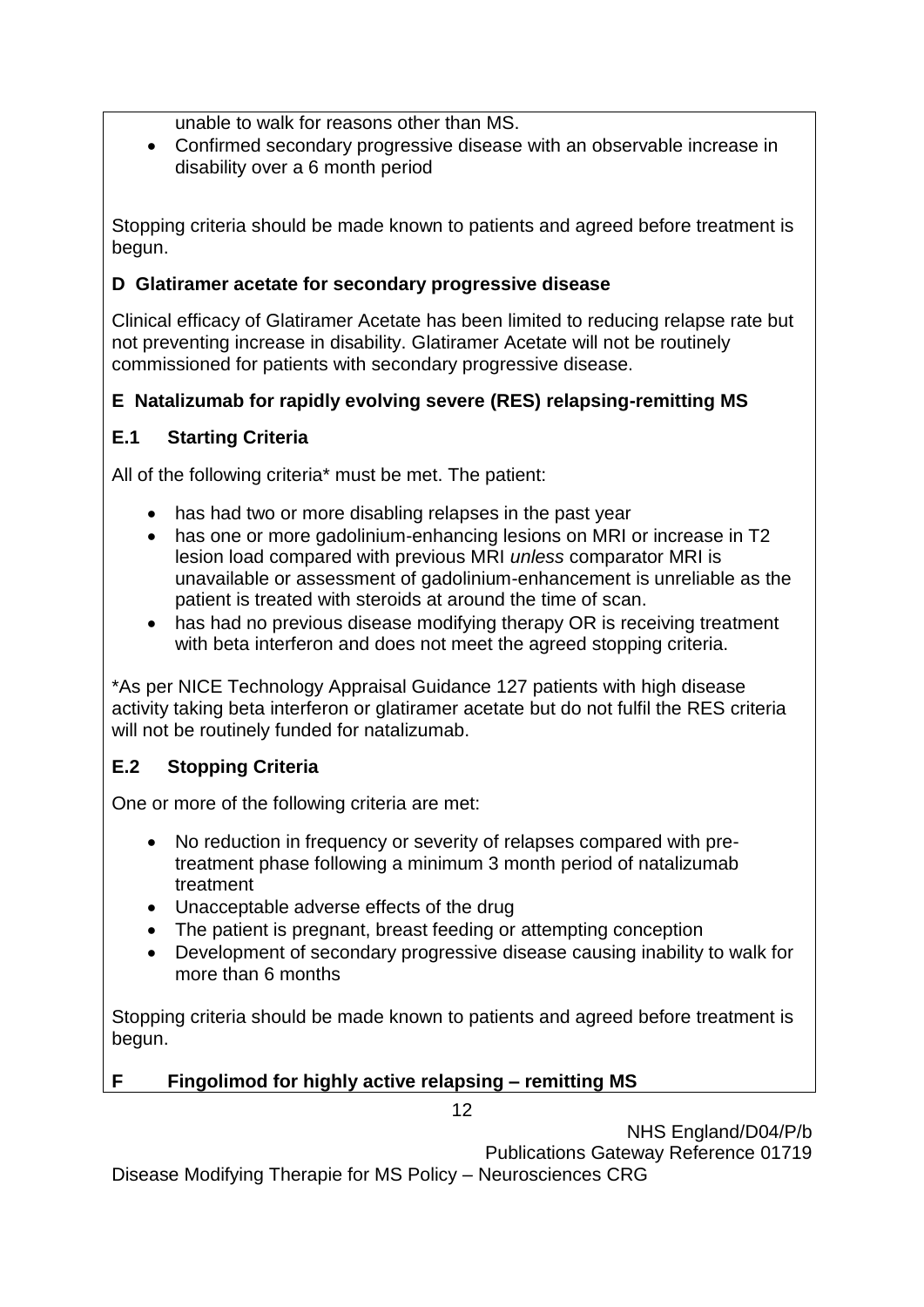# **F.1 Starting Criteria**

Fingolimod is recommended for the treatment of highly active relapsing–remitting MS in adults, *only* if the following criteria are met:

- Patients have an unchanged or increased relapse rate or ongoing severe relapses compared with the previous year despite treatment with beta interferon\* or glatiramer acetate,
- As an alternative to natalizumab for those patients receiving natalizumab who are at high risk of developing progressive multifocal leukoencephalopathy (PML) as defined by the following:
	- o JCV exposure indicated by anti-JCV antibody positive status
	- o Receiving an immunosuppressant prior to receiving natalizumab
	- o Natalizumab treatment duration of >2 years

and

 The manufacturer provides fingolimod with the discount agreed as part of the patient access scheme.

Updated MHRA advice (May 2012)7 recommends extended early monitoring of patients before, during and for a minimum 6 hours after the first dose. Specific advice on this extended monitoring is available at:

<http://www.mhra.gov.uk/Safetyinformation/DrugSafetyUpdate/CON152723>

Groups of patients contraindicated to the use of this drug are also identified.

It is recommended that patients who are switched from natilizumab to fingolimod have a wash out period of at least 8 weeks.

\*NICE TA254 section 4.6 The Committee …was unable to make any recommendations for the use of fingolimod in any other populations covered by the marketing authorisation without evidence on the cost effectiveness of fingolimod for these populations from the manufacturer.<sup>5</sup>

# **F.2 Stopping Criteria** (adapted from the stopping criteria for natalizumab)

One or more of the following criteria are met:

- No reduction in frequency or severity of relapses compared with pretreatment phase following a minimum 3 month period of fingolimod treatment
- Unacceptable adverse effects of the drug
- The patient is pregnant, breast feeding or attempting conception
- Development of secondary progressive disease causing inability to walk for

NHS England/D04/P/b

Publications Gateway Reference 01719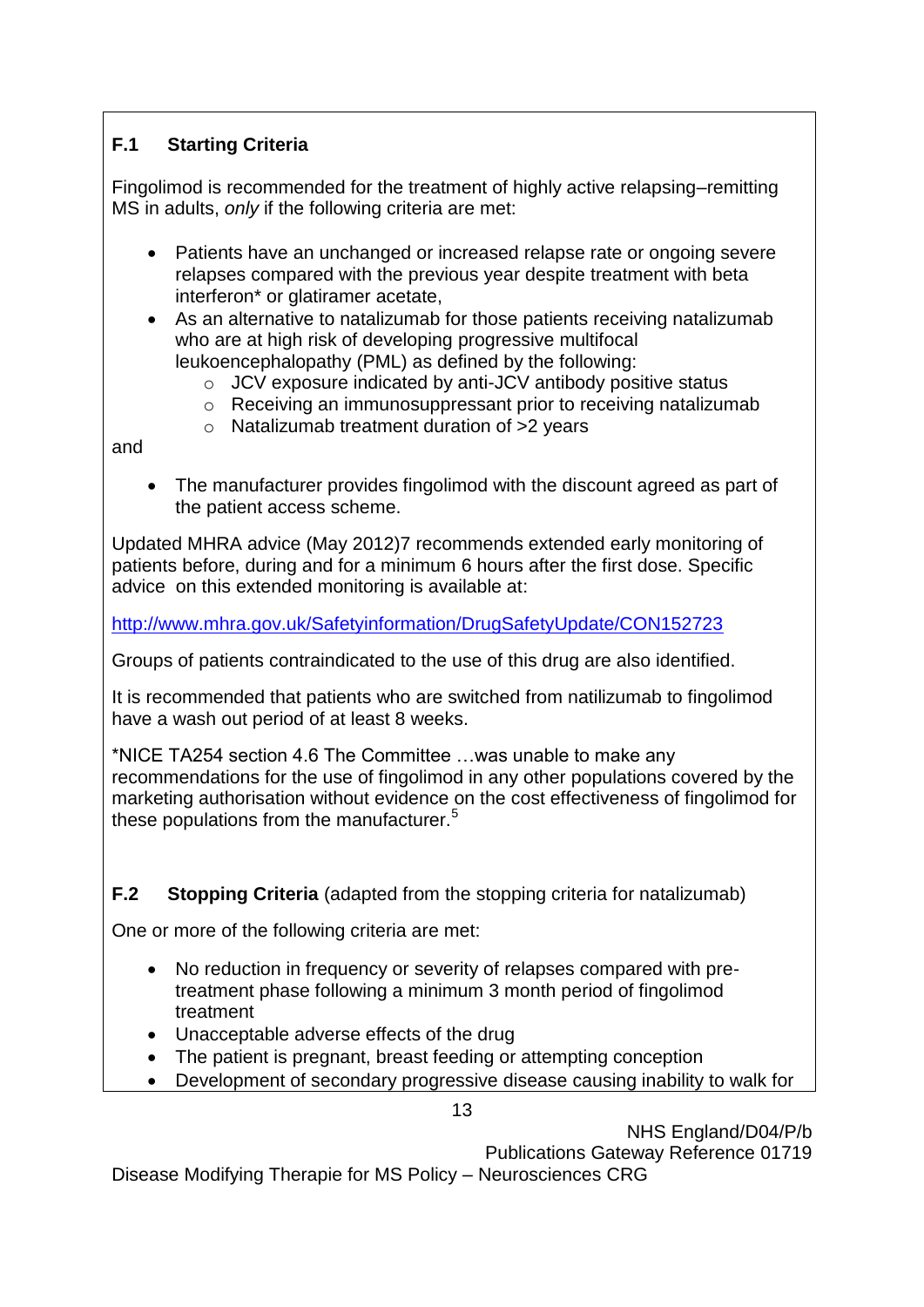#### more than 6 months

Stopping criteria should be made known to patients and agreed before treatment is begun.

#### <span id="page-13-0"></span>**8. Patient pathway**

Patients must be under the care of a designated MS centre which is registered to take part in the national risk share scheme involving the three beta interferon products and glatiramer.

#### <span id="page-13-1"></span>**9. Governance arrangements**

See Neuroscience service specification.

#### <span id="page-13-2"></span>**10. Mechanism for funding**

From April 2013 NHS England is the responsible commissioner for disease modifying therapies in MS. Monitoring of the use of these medicines in accordance with this policy will be expected in the form of audit data.

#### <span id="page-13-3"></span>**11. Audit requirements**

Providers will be expected to provide information on activity and outcomes on request.

Natalizumab NICE TA127 Audit tool. Available from:

<http://guidance.nice.org.uk/TA127/AuditSupport/doc/English>

Fingolimod NICE TA254 audit tool. Available from:

<http://guidance.nice.org.uk/TA254/ClinicalAudit/doc/English>

NICE TA254 recommends the development of patient registries for MS to capture long-term treatment-related outcomes.

# <span id="page-13-4"></span>**12. Documents which have informed this policy**

See references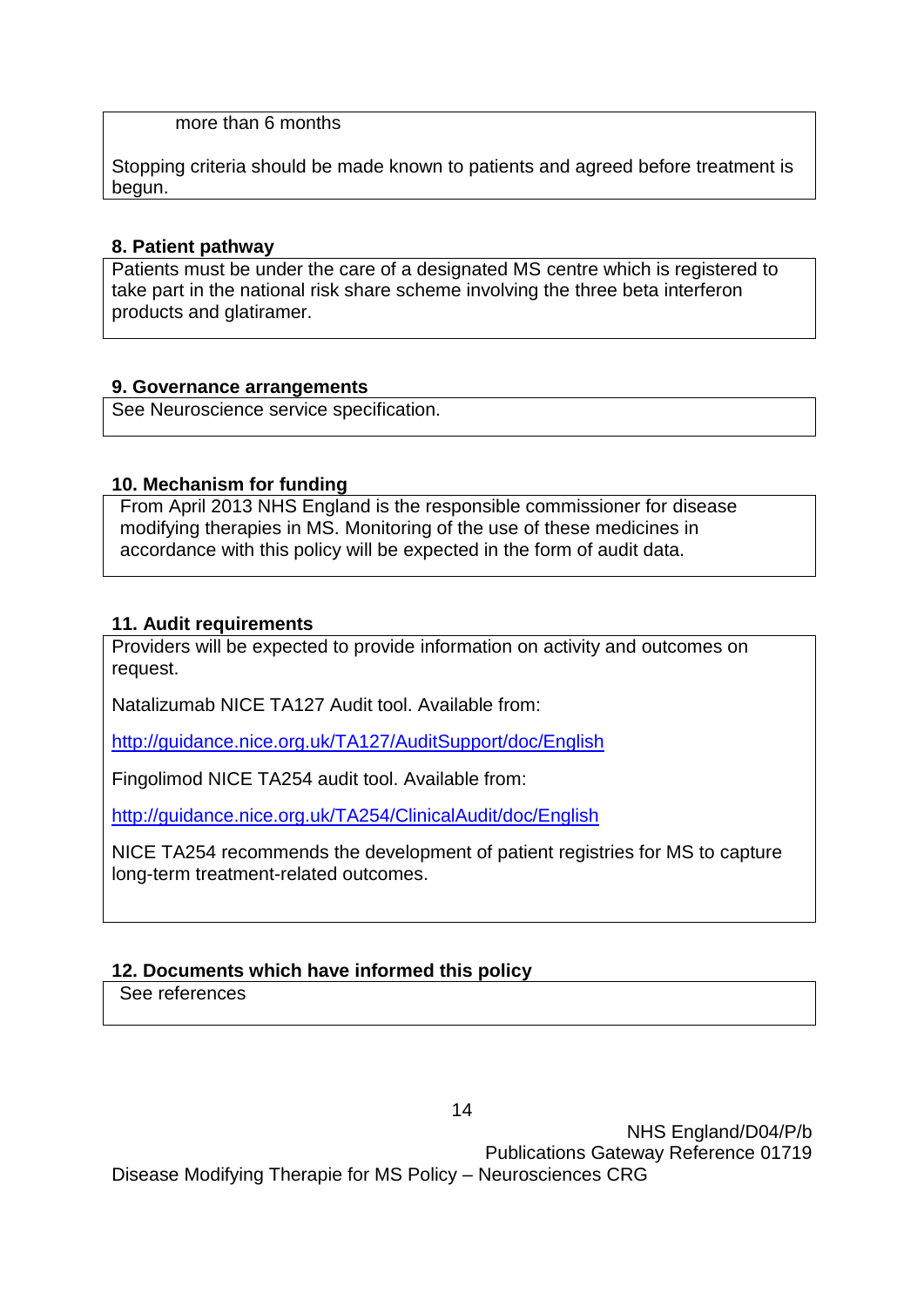#### <span id="page-14-0"></span>**13. Links to other policies**

This policy follows the principles set out in the ethical framework that govern the commissioning of NHS healthcare and those policies dealing with the approach to experimental treatments and processes for the management of individual funding requests (IFR).

#### <span id="page-14-1"></span>**14. Date of review**

This policy will be reviewed in April 2016 unless information is received which indicates that the proposed review date should be brought forward or delayed.

#### <span id="page-14-2"></span>*References*

1. Association of British Neurologists (ABN) (2001) 'Guidelines on the use of Beta Interferons and Glatiramer Acetate in Multiple Sclerosis. Available from: [http://www.theabn.org/downloads/msdoc.pdf.](http://www.theabn.org/downloads/msdoc.pdf) Accessed 19/08/09. This document has been replaced by:

ABN. Revised (2009) Guidelines for Prescribing in Multiple Sclerosis. Available from:

[http://www.theabn.org/abn/userfiles/file/ABN\\_MS\\_Guidelines\\_2009\\_Final.pdf.](http://www.theabn.org/abn/userfiles/file/ABN_MS_Guidelines_2009_Final.pdf) Accessed July2012

2. Department of Health Services Circular (HSC) 2002/004 'Cost effective provision of disease modifying therapies for people with Multiple Sclerosis'. Available from: [http://www.dh.gov.uk/en/Publicationsandstatistics/Lettersandcirculars/Healthservi](http://www.dh.gov.uk/en/Publicationsandstatistics/Lettersandcirculars/Healthservicecirculars/DH_4004332)  [cecirculars/DH\\_4004332.](http://www.dh.gov.uk/en/Publicationsandstatistics/Lettersandcirculars/Healthservicecirculars/DH_4004332) Accessed July 2012

3. Multiple Sclerosis Trust. MS explained. 2nd edition, 2008. ISBN 1-904156-16-9.

4. NICE Clinical Guidance 32, Beta interferon and glatiramer acetate for the treatment of multiple sclerosis, 2002. Available from: [http://guidance.nice.org.uk/TA32.](http://guidance.nice.org.uk/TA32) Accessed July 2012

5. NICE Clinical Guidance 127, Natalizumab for the treatment of adults with highly active relapsing–remitting multiple sclerosis, 2004. Available from: [http://guidance.nice.org.uk/TA127 .](http://guidance.nice.org.uk/TA127) Accessed July 2012

6. NICE Clinical Guidance 254, Fingolimod for the treatment highly active relapsing– remitting multiple sclerosis, 2012. Available from: [http://guidance.nice.org.uk/TA254/.](http://guidance.nice.org.uk/TA254/) Accessed July 2012

7. MHRA. Drug safety update. Fingolimod (Gilenya): not recommended for patients at known risk of cardiovascular adverse events. New advice for extended early monitoring for those with significant bradycardia or heart block after the first dose. May 2012. Available from: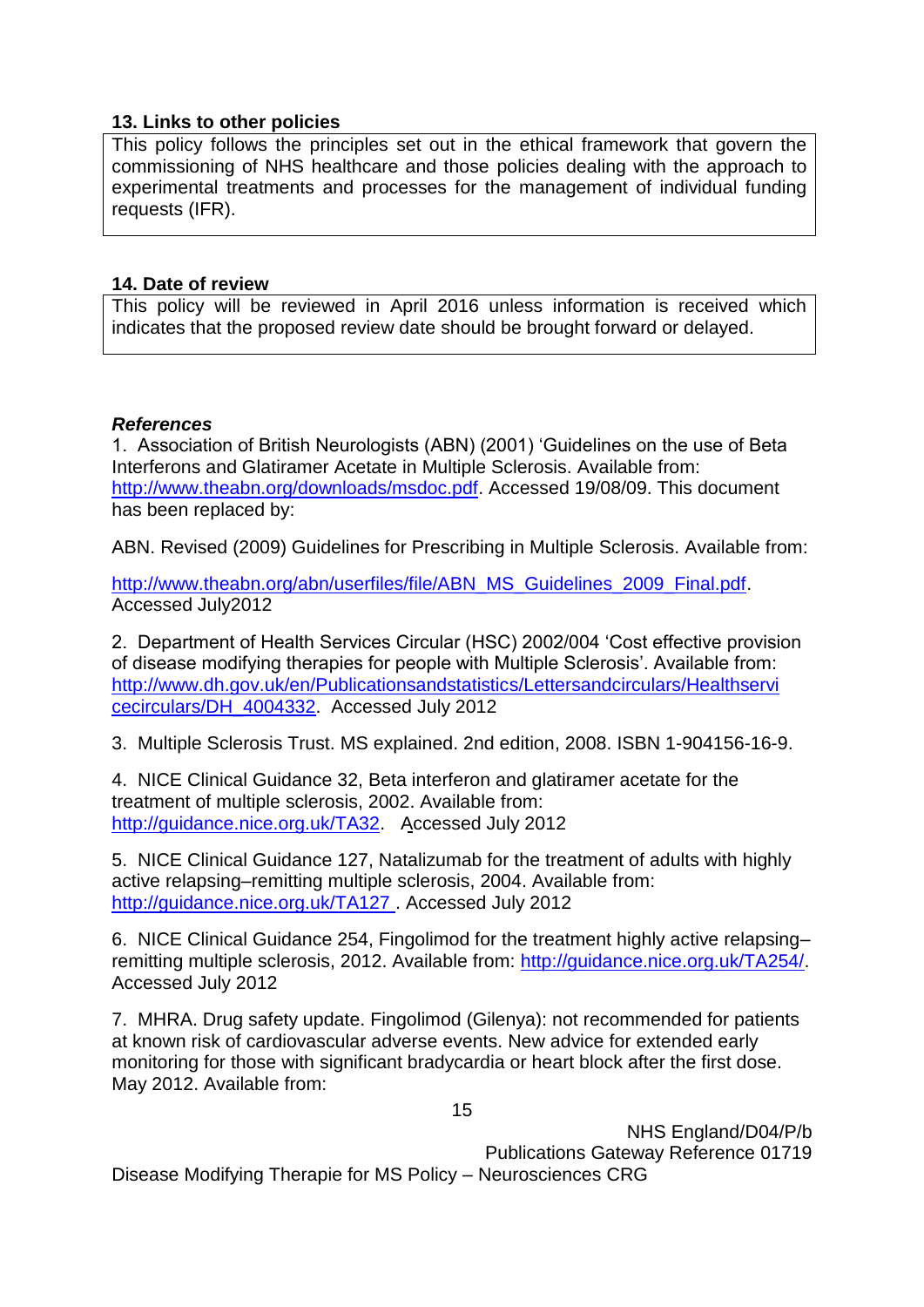[http://www.mhra.gov.uk/Safetyinformation/DrugSafetyUpdate/CON152723.](http://www.mhra.gov.uk/Safetyinformation/DrugSafetyUpdate/CON152723.%20Accessed%2025/07/2012) [Accessed 25/07/2012.](http://www.mhra.gov.uk/Safetyinformation/DrugSafetyUpdate/CON152723.%20Accessed%2025/07/2012)

8. Roskell, N. S., E. A. Zimovetz, et al (2012). "Annualized relapse rate of first-line treatments for multiple sclerosis: a meta-analysis, including indirect comparisons versus fingolimod." Curr Med Res Opin 28 (5): 767-780.

9. Spelman, T., N. Bergvall, D. et al (2013). "Real-world comparative effectiveness of Fingolimod and Interferon/Glatiramer therapies in a switch population using propensity-matched data from MSBase." ECTRIMS Submission.

10. Comi, G., R. Gold, et al (2013). "Relapse Outcomes in Fingolimod-Treated Patients with Multiple Sclerosis Previously Exposed to Natalizumab: Post Hoc Analysis from the 4-month, Open-Label FIRST Study." Neurology AAN Abstracts(AAN): P07.103.

11. Kappos, L., E.-W. Radue, G. et al (2013). "Disease control and safety in RRMS patients switching from natalizumab to fingolimod: A 32-week, rater- and patientblind, randomised, parallel-group study (TOFINGO)." ECTRIMS Submission.

12. Jokubaitis, V., V. Li, T. Kalincik, G. et al (2013). "Does switching to fingolimod from natalizumab result in short-term relapse exacerbation?" Neurology Submitted.

13. Fox, R. J. and L. Kappos (2008). "Is natalizumab overshooting its rebound?" Neurology 70(13 Pt 2): 1073-1074.

14. Vellinga, M. M., J. A. Castelijns, F. et al (2008). "Postwithdrawal rebound increase in T2 lesional activity in natalizumab-treated MS patients." Neurology 70(13 Pt 2): 1150-1151.

15. Schiess, N. and P. A. Calabresi (2009). "Natalizumab: bound to rebound?" Neurology 72(5): 392-393.

16. Martinelli, V., B. Colombo, et al (2013). "Recurrent disease-activity rebound in a patient with multiple sclerosis after natalizumab discontinuations for pregnancy planning." Mult Scler.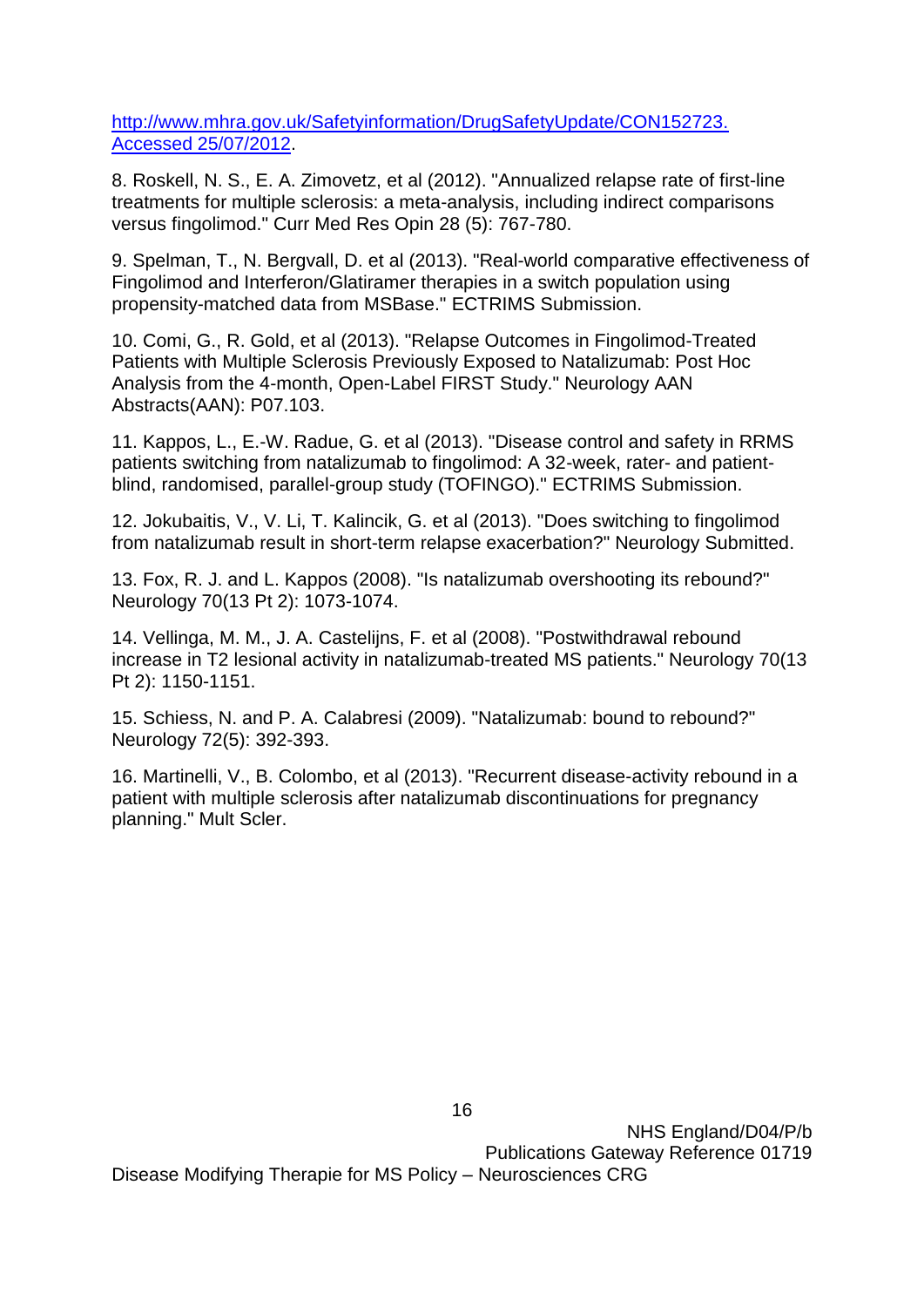# **Glossary**

| Term                      | Meaning                                                                                                                                                                                                                                                                                                                                                                         |
|---------------------------|---------------------------------------------------------------------------------------------------------------------------------------------------------------------------------------------------------------------------------------------------------------------------------------------------------------------------------------------------------------------------------|
| <b>Clinical consensus</b> | General agreement on a clinical/medical subject                                                                                                                                                                                                                                                                                                                                 |
| Starting and              | (In this context). The standards used to find out when a                                                                                                                                                                                                                                                                                                                        |
| stopping criteria         | patient                                                                                                                                                                                                                                                                                                                                                                         |
|                           | could start a certain treatment and stop it                                                                                                                                                                                                                                                                                                                                     |
| Commissioning             | Commissioning in the NHS is the process of ensuring<br>that the health and care services provided effectively<br>meet the needs of the population. It is a complex<br>process with responsibilities ranging from assessing<br>population needs, prioritising health outcomes,<br>procuring products and services, and managing service<br>providers. (Taken from www.dh.gov.uk) |
| Efficacy                  | <b>Clinically Effective</b>                                                                                                                                                                                                                                                                                                                                                     |
| <b>NICE</b>               | National Institute for Clinical Excellence.                                                                                                                                                                                                                                                                                                                                     |
|                           | NICE is an independent organisation responsible for                                                                                                                                                                                                                                                                                                                             |
|                           | providing national guidance on promoting good health                                                                                                                                                                                                                                                                                                                            |
|                           | and preventing and treating ill health. (NICE, 2009)                                                                                                                                                                                                                                                                                                                            |
| Prior approval            | In this context, when a certain treatment is labelled<br>'prior                                                                                                                                                                                                                                                                                                                 |
|                           | approval', it means that before a provider (e.g. a                                                                                                                                                                                                                                                                                                                              |
|                           | hospital) can give the treatment to a patient, they need                                                                                                                                                                                                                                                                                                                        |
|                           | to ask the                                                                                                                                                                                                                                                                                                                                                                      |
|                           | commissioning body for their area to assess and agree                                                                                                                                                                                                                                                                                                                           |
|                           | to fund it. If the commissioners agree to fund it, then the                                                                                                                                                                                                                                                                                                                     |
|                           | treatment can be provided to the patient.                                                                                                                                                                                                                                                                                                                                       |
| Routinely                 | Paid for without prior approval                                                                                                                                                                                                                                                                                                                                                 |
| Commissioned              |                                                                                                                                                                                                                                                                                                                                                                                 |
|                           |                                                                                                                                                                                                                                                                                                                                                                                 |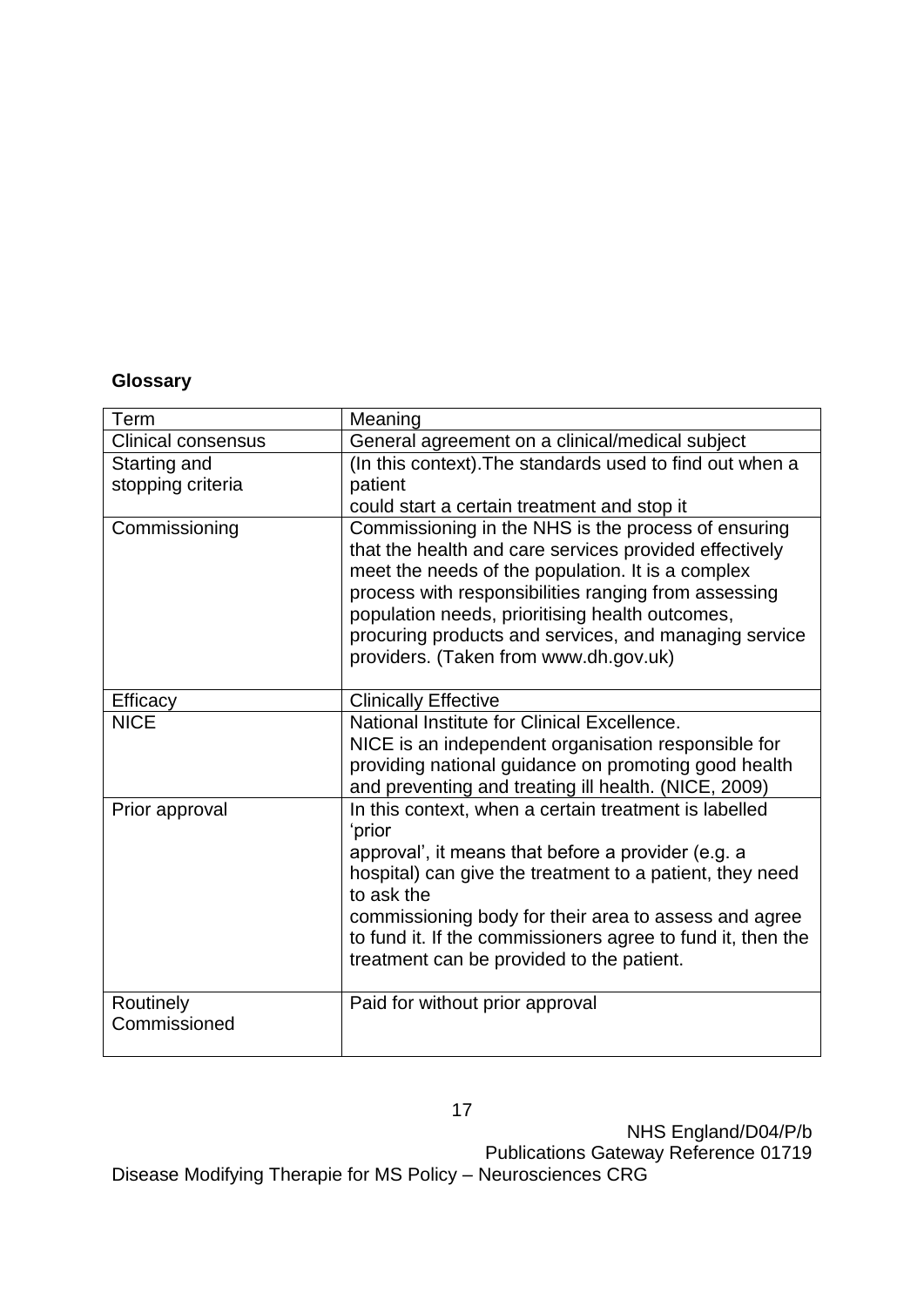# <span id="page-17-0"></span>*Version Control Sheet*

| <b>Version</b> | <b>Section/Para/Appendix</b> | <b>Version/Description</b><br>of Amendments                                          | <b>Date</b> | <b>Author/Amended</b><br>by |  |
|----------------|------------------------------|--------------------------------------------------------------------------------------|-------------|-----------------------------|--|
| 1              | Policy                       | Update to include use<br>of fingolimod post<br>glatiramer acetate<br>and natilizumab | Feb<br>14   | <b>CRG</b>                  |  |
| $\overline{2}$ | 5                            | Added evidence base                                                                  | Feb<br>14   | <b>Malcolm Qualie</b>       |  |
| 3              |                              |                                                                                      |             |                             |  |
| $\overline{4}$ |                              |                                                                                      |             |                             |  |
| 5              |                              |                                                                                      |             |                             |  |
| 6              |                              |                                                                                      |             |                             |  |
| $\overline{7}$ |                              |                                                                                      |             |                             |  |
| 8              |                              |                                                                                      |             |                             |  |
| 9              |                              |                                                                                      |             |                             |  |
| 10             |                              |                                                                                      |             |                             |  |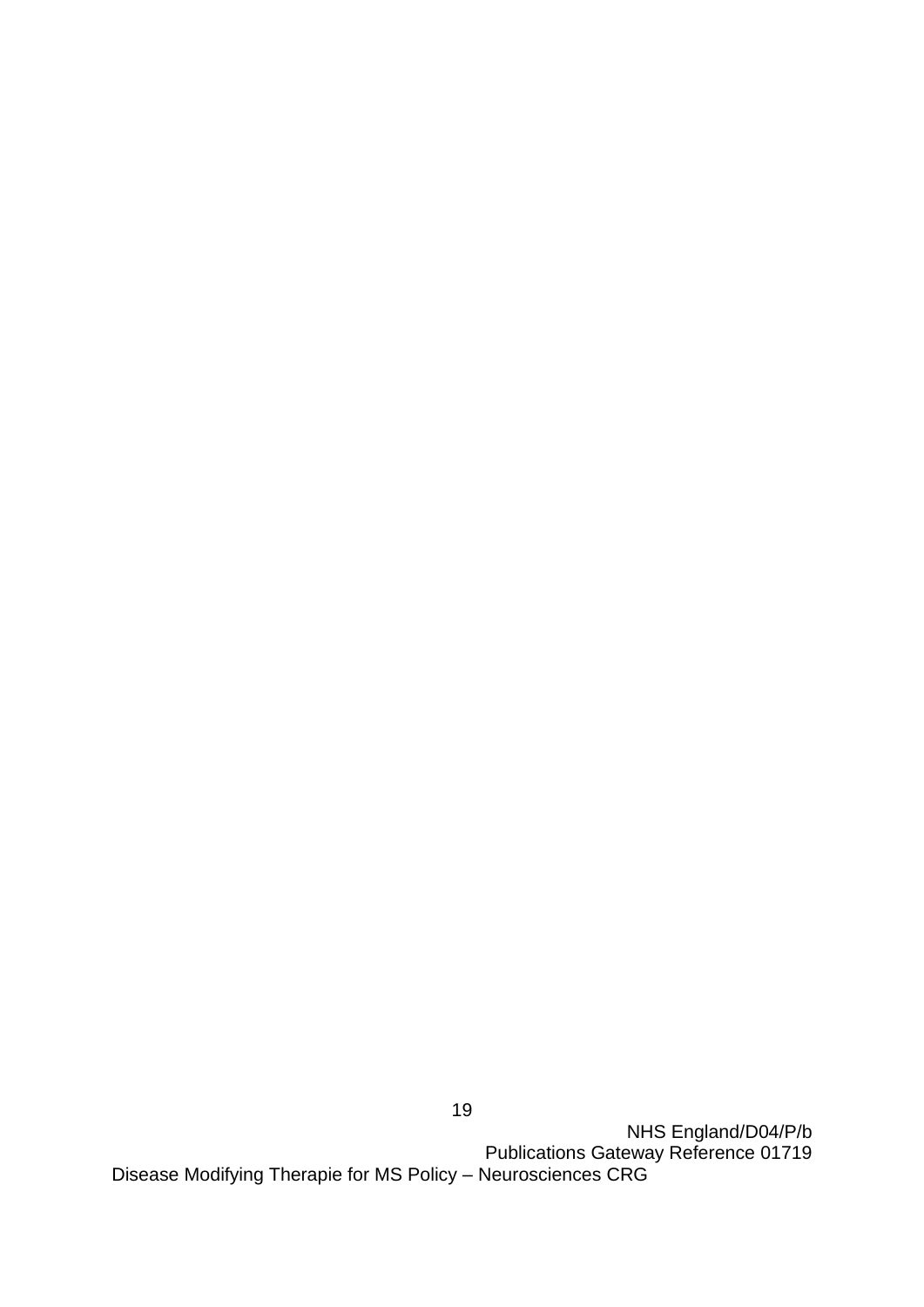

# **Change Notice for Published Specifications and Products**

# **developed by Clinical Reference Groups (CRG)**

#### Amendment **to the Published Products**

| <b>Product Name</b> | Clinical Commissioning Policy: Disease Modifying Therapies for<br>Patients with Multiple Sclerosis (MS) |  |  |
|---------------------|---------------------------------------------------------------------------------------------------------|--|--|
|                     |                                                                                                         |  |  |
| <b>Ref No</b>       | D04/P/b                                                                                                 |  |  |
|                     |                                                                                                         |  |  |
| <b>CRG Lead</b>     | <b>Graham Venables</b>                                                                                  |  |  |

#### **Description of changes required**

| <b>Describe what was stated</b> | Describe new text in the       | <b>Section/Paragraph</b> | <b>Describe why document</b> | <b>Changes</b> | Date change |
|---------------------------------|--------------------------------|--------------------------|------------------------------|----------------|-------------|
| in original document            | document                       | to which changes         | change required              | made by        | made        |
|                                 |                                | apply                    |                              |                |             |
|                                 | The option of switching        |                          |                              | <b>CRG</b>     | March 2014  |
|                                 | relapsing patients from 1st    |                          |                              |                |             |
|                                 | line glatiramer acetate (GA)   |                          |                              |                |             |
|                                 | to fingolimod (2nd line). This |                          |                              |                |             |
|                                 | is currently not approved      |                          |                              |                |             |
|                                 | under NICE Guidance which      |                          |                              |                |             |
|                                 | only supports a switch from    |                          |                              |                |             |
|                                 | beta interferon(BI) to         |                          |                              |                |             |
|                                 | fingolimod.                    |                          |                              |                |             |
|                                 | The ability to switch patients |                          |                              | <b>CRG</b>     | March 2014  |
|                                 | currently receiving            |                          |                              |                |             |
|                                 | natilizumab who are at a high  |                          |                              |                |             |
|                                 | risk of PML to fingolimod.     |                          |                              |                |             |